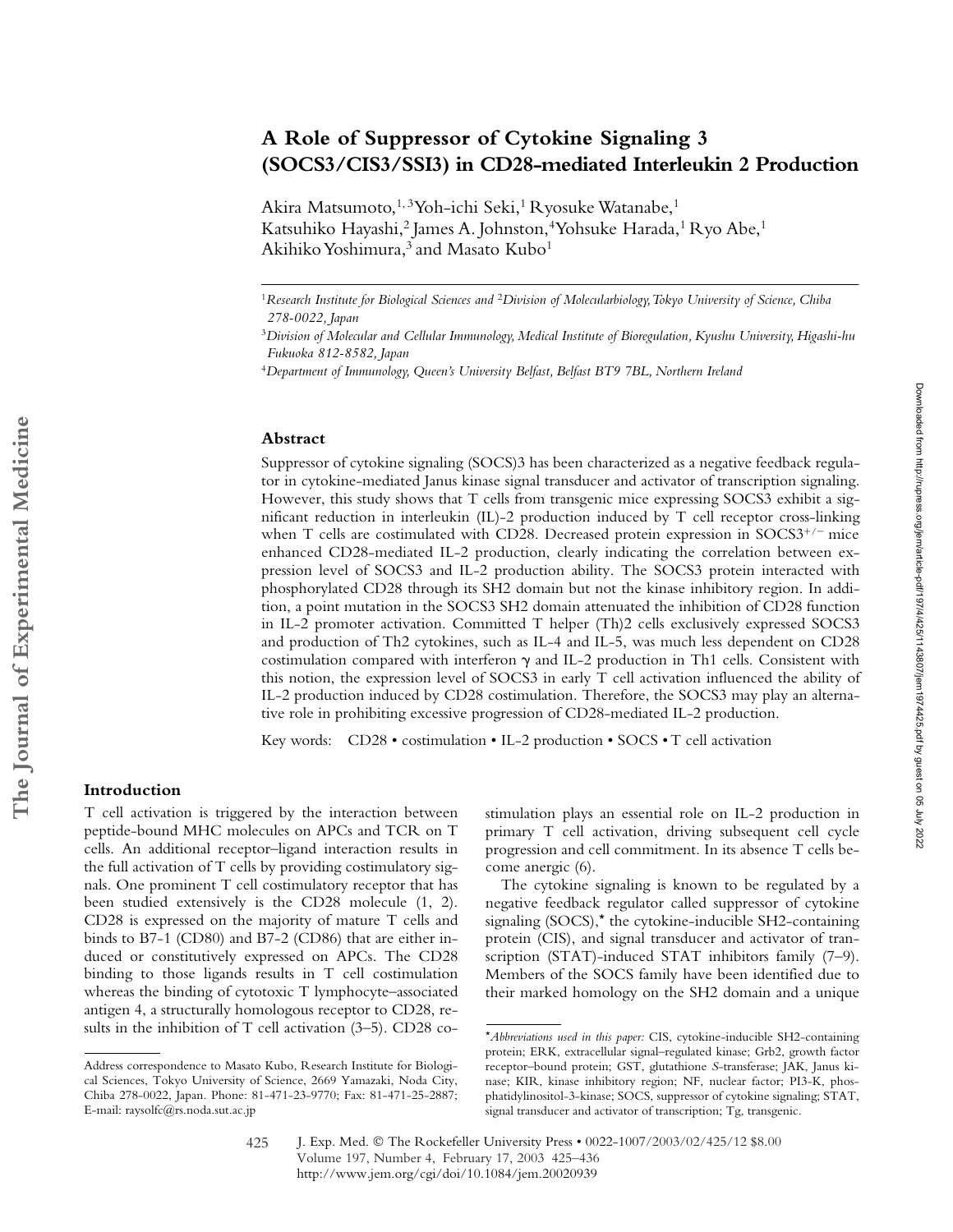conserved motif referred to as the SOCS box (10). SOCS3 has been characterized as a protein related to CIS1 and SOCS1 and the expression is transiently induced in a variety of immune and inflammatory situations by a wide variety of cytokines, including IFN- $\gamma$ , IL-2, IL-3, IL-6, and IL-10 (7, 9, 11). In vitro studies have proposed roles for SOCS3 in growth hormone function (12), IL-2–dependent T cell proliferation (13), leptin (14), IL-10 (15), and IL-11 (16) signaling. Both SOCS1 and SOCS3 inhibit Janus kinase (JAK) tyrosine kinase activity. SOCS1 directly binds to the activation loop of JAKs through the SH2 domain whereas SOCS3 binds to the cytokine receptors. These two molecules contain a similar kinase inhibitory region (KIR) at the  $NH<sub>2</sub>$  terminus that is essential for JAK inhibition (17, 18). We proposed that KIR interacts with the region close to the catalytic groove of the JAK2 kinase domain, thereby preventing the access of substrates to the catalytic pocket. SOCS3 has been shown to bind to Y757 of gp130 as well as to Y401 of the erythropoietin receptor, which are the same binding sites for SHP-2 (19, 20, 21).

Disruption of the SOCS3 gene was shown to result in an embryonic lethality associated with erythrocytosis (22) and defects in the placenta (23). Major expression of SOCS3 mRNA has been found in the spleen and thymus, suggesting the importance of SOCS3 in T cell function. T cell populations that reconstituted in JAK-deficient mice with fetal liver and the reconstituted T cells were not grossly abnormal in T cell development and responsiveness against cytokine stimulation (22). However, the alternative function of SOCS3 in the T cell activation process still remains undetermined. Thus, we studied a role of SOCS3 in T cell receptor complex–related signaling.

The tyrosine phosphorylation of CD28 regulates the binding of the lipid/serine kinase, phosphatidylinositol-3 kinase (PI3-K), and the adaptor protein, growth factor receptor–bound protein (Grb2), to the cytoplasmic region of CD28 (24–28). PI3-K is a heterodimer composed of a dimer of a p85 regulatory subunit and a p110 catalytic subunit. Phosphorylation of CD28 on tyrosine residue 189, present in a YMNM motif, has been shown to provide a binding site for the SH2 domain of the p85 regulatory subunit (24). The binding of PI3-K is thought to be crucial for CD28-mediated IL-2 production. CIS1 and SOCS3 have a similarity to the PI3-K in the SH2 domain sequence (18). Therefore, we speculate that SOCS3 plays an alternative role as a negative regulator for CD28 costimulation. We have consistently demonstrated that the IL-2 production ability induced by CD28 costimulation was tightly correlated with the expression level of SOCS3. This inhibitory mechanism seems to be distinct from that seen for cytokine signaling. We further studied the mechanisms regulating the alternative inhibitory functions of SOCS3 for CD28 mediated signaling.

### **Materials and Methods**

*Mice.* The myc-tagged SOCS3 transgenic (Tg) mice under the control of the lck proximal promoter and the intronic enhancer from the Ig heavy chain locus  $(E\mu)$  promoter were generated and backcrossed into C57BL/6 mice. Heterozygous SOCS3 mice were obtained from Jim N. Ihle (St. Jude Children's Research Hospital, Memphis, TN). DO11.10 Tg mice and IL-4R– deficient mice on BALB/c background were provided by Kenneth Murphy (Washington University, St. Louis, MO) and Frank Brombacher (University of Cape Town, Cape Town, South Africa). DO11.10 Tg mice and IL-4R–deficient mice were additionally backcrossed into BALB/c mice for  $>$ 10 generations.

*Proliferative Responses and Preparation of CD4*- *T Cells.* Whole spleen cells were stimulated with various concentrations of Con A for 36 h and pulse labeled with 1 mCi of [3H]thymidine for an additional 8 h. The proliferative responses were measured as [<sup>3</sup>H]thymidine incorporation. The enriched CD4<sup>+</sup> T cells were prepared from spleen cells by incubation with anti-CD8 mAb (3– 155) followed by incubation with anti–mouse Ig–coated plates to eliminate B and CD8<sup>+</sup> T cells.

*Measurement of IL-2 Concentration by ELISA.* The enriched CD4<sup>+</sup> T cells were stimulated with plate-bound anti-TCR mAb (H57-597) in the presence or absence of anti-CD28 mAb (PV-1; reference 29) for 24 h. The culture supernatants were harvested and cytokine concentration in the supernatant was measured as previously described (30). In brief, the supernatants were applied on the plastic plate coated with anti–IL-2 mAb (JES6-1A12). After washing, the plate was probed with biotin-conjugated anti– IL-2 mAb (JES6-5H4) and horseradish peroxidase–conjugated streptavidin (Zymed Laboratories) and developed with 2,2 azino-bis (3-ethylbenzthiazoline-6-sulfonic acid; Kirkegaard & Perry Laboratories). The 405-nm absorbance was measured by spectrophotometer (Bio-Rad Laboratories).

*Nuclear Extracts and Electrophoretic Mobility Shift Assay.* Extractions of nuclear proteins and electrophoretic mobility shift assays were performed as previously described (31). The splenic T cells were cultured with TCR or TCR/CD28 for 36 h. After washing with PBS, hypotonic buffer was added to the cell pellet and incubated on ice for 10 min. The cell membranes were disrupted with 0.15% NP-40. The nuclei were centrifuged at 2,000 rpm for 10 min and the pellets were resuspended in extraction buffer containing  $0.3 \text{ M } (\text{NH}_4)_2\text{SO}_4$ . After incubation at  $4^{\circ}\text{C}$  for 30 min, the nuclear proteins were centrifuged at 100,000 rpm for 10 min and precipitated with 1.5 M ( $NH<sub>4</sub>$ )<sub>2</sub>SO<sub>4</sub>. The nuclear proteins were incubated with 10<sup>4</sup> cpm end-labeled oligonucleotide probe for 30 min at room temperature in binding buffer. The samples were loaded on a 4% polyacrylamide gel and run in low ionic strength buffer. The sequences of oligonucleotide probe for the nuclear factor (NF)- $\kappa$ B is AGTTGAGGG-GACTTTCCCAGGC.

*Northern Hybridization.* Total RNA was isolated by the TRIzol reagent (GIBCO BRL) and separated on 1.0% agarose gels containing 2.4% formaldehyde. RNA was transferred to nylon membranes and then the membranes were hybridized with digoxigenin-labeled riboprobes and visualized by alkaline phosphatase–leveled anti-digoxigenin antibody (Roche Diagnostic).

*Reagent and Immunoblot Analysis.* Total cell extracts were prepared from tissue homogenized in 50 mM Tris-HCl, pH 8.0, 0.5% NP-40, 1 mM EDTA, 150 mM NaCl, 10% glycerol, 1 mM sodium vanadate, 50 mM sodium fluoride, 10 mM sodium pyrophosphate, and 1 mM PMSF with a protease inhibitor cocktail (Sigma-Aldrich). The samples were resolved on SDS-PAGE and the proteins were detected by immunoblotting. Antibodies against murine extracellular signal–regulated kinase (ERK)2, myc, and CD28 were purchased from Santa Cruz Biotechnology, Inc. Tyrosine-phosphorylated ERKs were detected by anti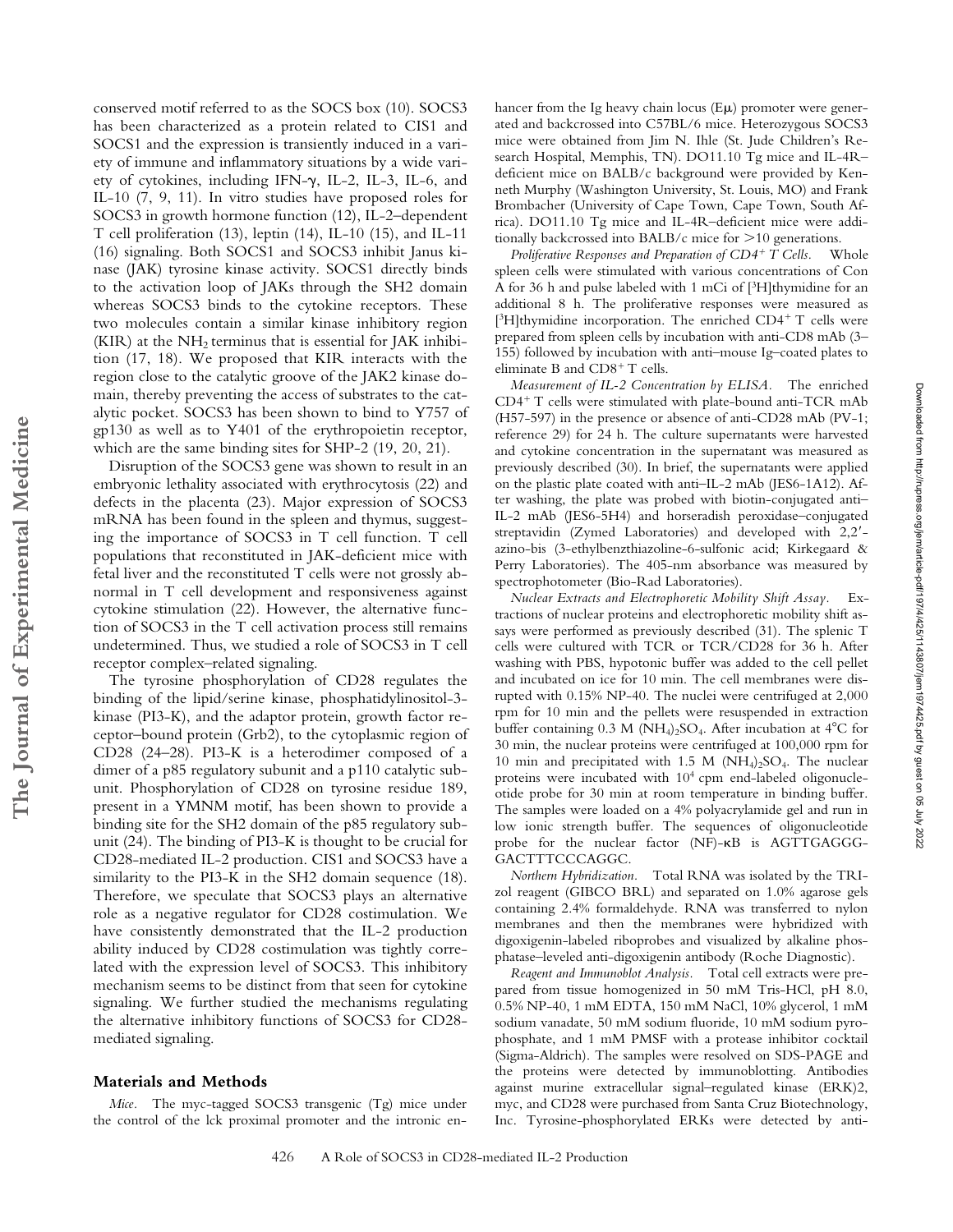pERK antibodies (Promega). Antibodies against SOCS3 were raised in rabbit using a synthetic peptide.

*Binding of SOCS3 to Glutathione S-transferase (GST) Protein In Vitro.* GST-CD28 construct was provided by Takashi Saito (Chiba University, Chiba, Japan). GST-CD28 in pGEX-4T-1 (Amersham Biosciences) were transformed into *Escherichia coli* BL21(DE3) strain or TKB1 strain, which is a tyrosine kinase derivative of the BL21(DE3) (Stratagene). GST fusion protein was induced by 0.4 mM isopropyl- $\beta$ -D-thiogalactopyranoside for 2 h and immobilized on glutathione-Sepharose 4B (Amersham Biosciences). Myc-tagged SOCS3 was transfected into HEK293 cells and the transfected cells were extracted after 24 h of transfection. Cell extracts were incubated with 20  $\mu$ l (50% vol/vol) of GST-Sepharose for 1 h at  $4^{\circ}$ C. After washing twice with lysis buffer, the precipitates were analyzed by immunoblotting.

*Preparation of Th1 and Th2 Cells.* DO11.10 Tg spleen cells were incubated with anti-CD8 mAb (3-155) at  $4^{\circ}$ C and the cells were incubated on plate-coated anti–mouse Ig to eliminate B and CD8<sup>+</sup> T cells to isolate CD4<sup>+</sup> T cells. The CD4<sup>+</sup> T cells were stimulated with OVA antigenic peptide (residues 323–339; ISQAVHAAHA EINEAGR; BEX Corporation) in the presence of irradiated BALB/c APCs. The induction of Th1 and Th2 cells was controlled by the addition of either 10 unit/ml mouse IL-12 plus anti–IL-4 mAb or 100 unit/ml mouse IL-4 plus anti–IL-12 mAb, respectively.

*Transfection and Luciferase Assay.*  $5 \times 10^6$  Jurkat cells were cotransfected with 5  $\mu$ g IL-2 reporter construct (31), 2  $\mu$ g  $pSV2\alpha$  placental alkaline phosphatase, 5  $\mu$ g pcDNA3 mouse CD28, and  $5 \mu$ g pcDNA3 myc SOCS3 constructs by electroporation (32). The  $pSV2\alpha$  phosphatase plasmid was used for normalizing the transfection efficiency. The transfected cells were stimulated for 12 h with 10  $\mu$ g/ml anti-human CD3 mAb (OKT3), a combination of anti-CD3 and anti–mouse CD28 (PV-1) mAbs, or a combination of 50 ng/ml PMA plus 1  $\mu$ M ionomycin. After 12 h, the cells were harvested and divided into two groups. 20% of the cells were then used for the measurement of alkaline phosphatase activity. The rest of the cells were used for the measurement of the luciferase activity. The emitted luciferase light in substrate solution (Promega) was measured with a luminometer (Analytical Luminescience Laboratory).

## **Results**

**The Journal of Experimental Medicine**

The Journal of Experimental Medicine

*SOCS3 Negatively Regulated CD28-mediated IL-2 Production.* Here, we attempted to study the role of SOCS3 in TCR-related responses using Tg strains of mice expressing WT SOCS3 driven by lck-Eµ promoter. All four Tg lines were indistinguishable from control littermates in body size, weight, and behavior. Thymocytes and splenic T cells from Tg mice exhibited similar expression profiles of several T cell markers (CD4, CD8, TCR $\beta$ , CD28, CD25, CD69, CD44, and CD62L) compared with normal littermate mice, although the number of thymocytes and splenic T cells was slightly reduced in Tg mice (unpublished data). Protein expression from the myc-tagged transgene was  $\sim$ 5–10 times higher than that of endogenous SOCS3 (unpublished data).

To study the proliferative responses of peripheral T cells, splenocytes were stimulated with T cell mitogen, Con A. As shown in Fig. 1 A, spleen cells from SOCS3 Tg mice showed a marked reduction in the proliferative responses to approximately half that seen in littermate mice. This result raised the possibility that SOCS3 was implicated in the negative regulation of TCR-mediated signaling. Thus, IL-2 production in CD4<sup>+</sup> naive T cells was measured at various time points after stimulation with anti-TCR mAb in the presence or absence of CD28 costimulation. In control mice, the anti-TCR mAb-activated T cells expressed very low but detectable amounts of IL-2 and in conjunction with CD28 costimulation, IL-2 production was very strongly enhanced  $\sim$ 250 times. Interestingly, SOCS3 Tg T cells consistently exhibited less augmentation in CD28 mediated IL-2 production although the TCR-mediated IL-2 production was comparable to that of control littermate mice (Fig. 1 B). The augmentation rate in SOCS3 Tg was consistently less than half of that in the control mice (Fig. 1 B). A similar reduction was observed in the Tg mice expressing the mutant of SOCS3, F25A, which contains a point mutation in KIR that is a critical for the inhibition of cytokine signaling including IL-2 (unpublished data). F25A SOCS3 mutant inhibited CD28-mediated augmentation in IL-2 production (Fig. 1, B and C). This SOCS3-mediated inhibition could not be attributed to the alteration of CD28 expression levels because T cells from SOCS3 Tg exhibited comparable CD28 expression to control T cells (unpublished data). Therefore, we speculate that SOCS3 has an alternative role as a negative regulator of the CD28 costimulation signal and machinery of the negative regulation seems to be distinctive from that of the cytokine signaling.

Forced SOCS3 Expression Inhibits CD28-mediated NF- $\kappa$ B *Activation.* A recent report addressed the possibility that SOCS3 inhibits TCR signaling in the human Jurkat cell line via the binding to the active form of calcineurin (33). However, the alteration of SOCS3 expression did not affect the IL-2 production in response to TCR alone in SOCS3 Tg mice. Thus, we further explored the relevance of SOCS3 in TCR-mediated T cell responses and examined the cell surface expression of the T cell activation markers, CD25 and CD69. The up-regulation of these two molecules in activated T cells is mainly controlled by TCR-mediated signals. As shown in littermate control splenic T cells (Fig. 2 A), TCR stimulation fully activated CD25 and CD69 expression within 24 h, but CD28 signal did not show costimulation effect in CD25 and CD69 expression. T cells from SOCS3 Tg mice also exhibited full activation of CD25 and CD69 expression, supporting our speculation that SOCS3 has no inhibitory effect on the signaling events mediated by TCR activation.

CD28 can activate several signaling events that integrate those governed by TCR cross-linking. Thus, CD28 increases TCR-mediated ERK activation by Rap-1 inhibition (34). Next, we explored SOCS3 function on the ERK activation by TCR and CD28 stimulation. In littermate T cells, ERK1/2 phosphorylation was induced with TCR cross-linking and CD28 clearly enhanced ERK1/2 activation. However, unlike littermate T cells, SOCS3 Tg CD4- T cells showed ERK1/2 phosphorylation without the stimulation. The ERK1/2 phosphorylation was marginally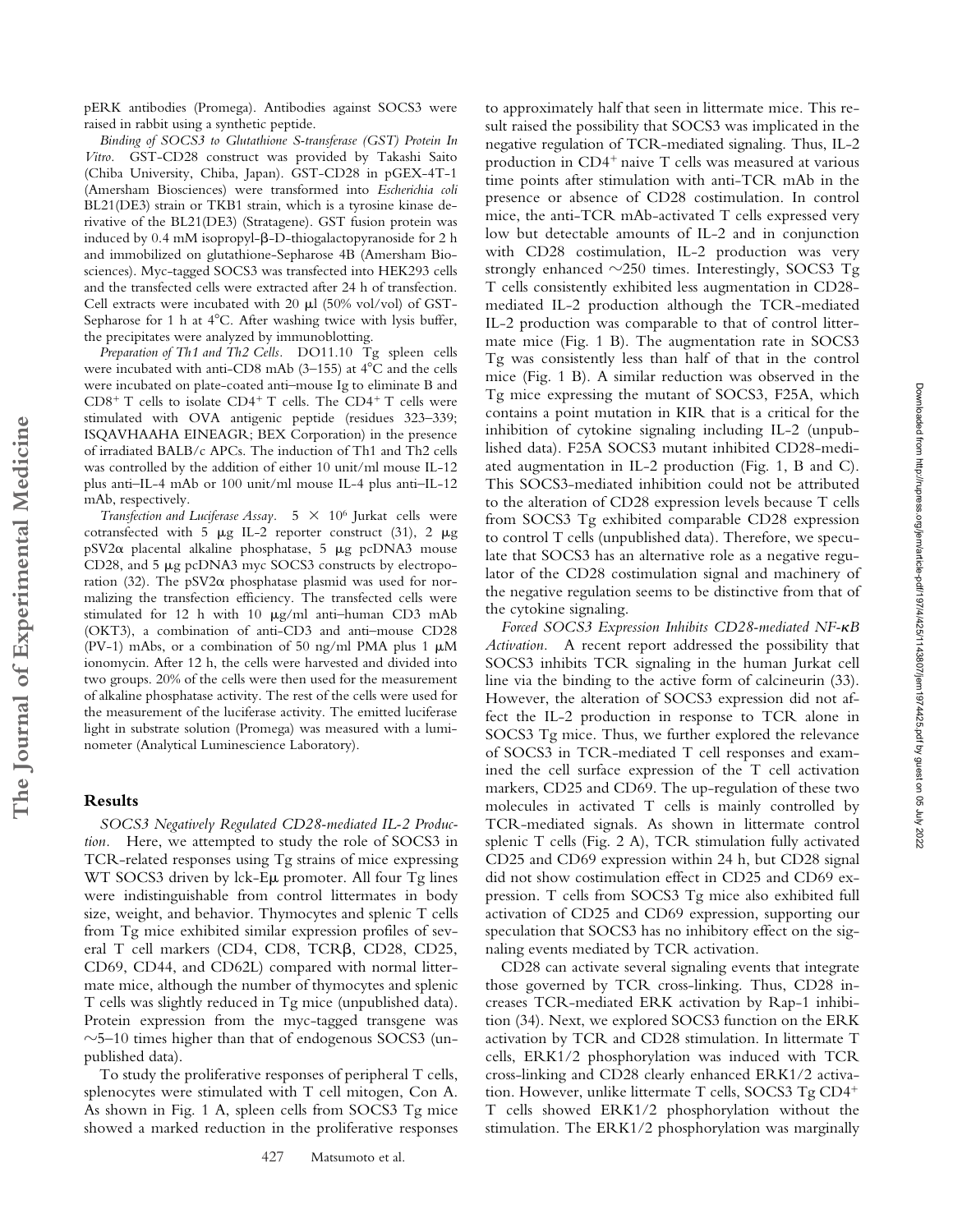

enhanced by TCR cross-linking but not by CD28 costimulation (Fig. 2 B). These results indicated that constitutive expression of SOCS3 altered the phosphorylation status of ERK pathway in CD4<sup>+</sup> T cells, perhaps because SOCS3 alone can partially enhance basal ERK activation levels (35), but this alteration might not influence the TCRinduced IL-2 production and expression of activation markers. Even under these circumstances, SOCS3 might have retained the inhibitory function for the CD28-mediated enhancement of ERK1/2 phosphorylation.

Maximum activation of the IL-2 gene is accomplished by the combination of TCR and CD28 costimulation. These two signals lead to the synergistic activation of  $NH<sub>2</sub>$ terminal kinase and NF-KB. The activated NF-KB is known to bind the CD28RE contained in the IL-2 promoter, leading to a marked up-regulation in IL-2 transcription. To study a role of SOCS3 in CD28-mediated NF-KB

activation, CD4<sup>+</sup> T cells were stimulated with TCR crosslinking in the presence or absence of anti-CD28 mAb. The translocation of NF-KB into the nuclei was assessed by the binding to the putative sequence for  $NF-\kappa B$ . As shown in Fig. 2 C, TCR cross-linking induced weak NF- $\kappa$ B nuclear translocation and CD28 signal was required for full activation of  $NF$ - $\kappa$ B in control mice. The T cells from SOCS3 Tg mice exhibited less augmentation in NF-KB nuclear translocation by CD28 costimulation, indicating that consistent with the IL-2 production, SOCS3 inhibited NF-KB activation induced by CD28 costimulation.

five mice.  $\star$ ,  $P < 0.05$  versus control littermates.

Figure 1. Impairment of Con A-induced T cell activation and CD28-induced IL-2 production in T cells from SOCS3 Tg mice. (A) Impairment of Con A–induced T cell activation in SOCS3 Tg mice. Whole spleen cells from control littermate (LM) or SOCS3 Tg mice were stimulated with various concentration of Con A for 36 h. Proliferative response was measured by [3H]thymidine incorporation in the last 8 h. (B) IL-2 production in T cells from control LM, WT SOCS3, and KIR mutant SOCS3 F25A Tg mice. The CD4<sup>+</sup> T cells from control LM, SOCS3 Tg, and F25A Tg mice were stimulated with anti-TCR mAb or a combination of anti-TCR and anti-CD28 mAb. The culture supernatants were harvested at various time points and the amount of IL-2 was measured by ELISA. (C) IL-2 production at 48 h in the activated T cells from SOCS3 and F25A Tg. The mean  $\pm$  SD shown was obtained from

*Induction of SOCS3 Expression during Primary T Cell Activation.* Forced expression of SOCS3 inhibits the CD28 costimulation-mediated IL-2 production in early T cell activation, but it was still unclear whether a significant amount of SOCS3 are expressed during early T cell activation. Thus, we examined the expression of CIS-1, SOCS1, and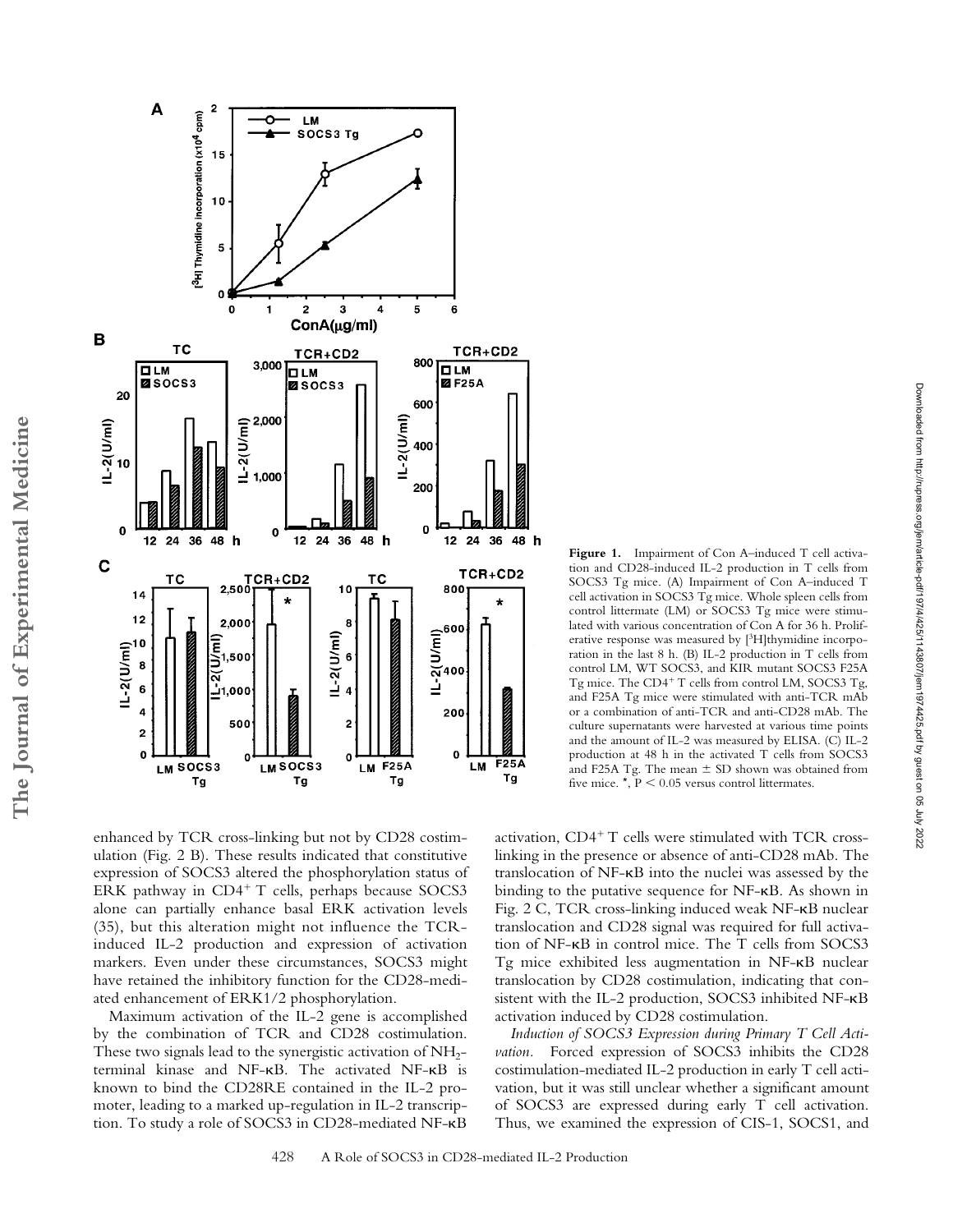

Figure 2. Effects of constitutive expression of SOCS3 on TCR and CD28-mediated signaling events. (A) Effects of constitutive expression of SOCS3 on CD25 and CD69 expression. The CD4<sup>+</sup>T cells from littermate (LM) and SOCS3 Tg mice were stimulated with plate-bound anti-TCR in the presence or absence of anti-CD28 for 48 h and then the expression of CD25 and CD69 were analyzed by flow cytometric analysis. (B) Effects of constitutive expression of SOCS3 on ERK activation. Naive splenic T cells were incubated with anti-TCR in the presence or absence of anti-CD28 mAb (1 and 3 g/ml). Cell extracts were resolved by SDS-PAGE and immunoblotted with anti-pERK (top) or anti-ERK2 (bottom) antibody. (C) Effects of constitutive expression of SOCS3 on CD28-mediated NF-KB activation. Electophoretic mobility shift assays were performed with nuclear extracts from T cells unstimulated (lane 1), stimulated with anti-TCR (lanes 2 and 4), and anti-TCR plus anti-CD28 mAb (lanes 3 and 5). Arrow indicates the binding of NF-KB.

SOCS3 in the primary stimulation of naive T cells. CD4+T cells from BALB/c mice were activated with either TCR or TCR plus CD28 mAbs and mRNA expression was assessed by Northern blot analysis. The CIS-1 and SOCS1 expressions were also induced by a combination of TCR and CD28 costimulation and the maximum expression level was found within 48 h (Fig. 3). The expression profile of SOCS3 mRNA differed from that of CIS-1 and SOCS1

because resting CD4<sup>+</sup> T cells expressed a significant level of SOCS3 and the expression was rapidly decreased after TCR stimulation. The expression recovered after 48 h and reached the maximum level at 72 h when T cells were costimulated with anti-CD28 mAb (Fig. 3). Therefore, a significant amount of SOCS3 were expressed in the primary IL-2 production process and CD28 costimulation may play a role to rapidly enhance the expression level of SOCS3.



429 Matsumoto et al.

Figure 3. Induction of SOCS3 expression during early T cell activation. CD4<sup>+</sup> T cells from BALB/c mice were activated with either TCR or TCR plus CD28 mAbs and mRNA expressions of CIS-1, SOCS1, SOCS3, and G3PDH were assessed by Northern blot analysis at various time points after stimulation.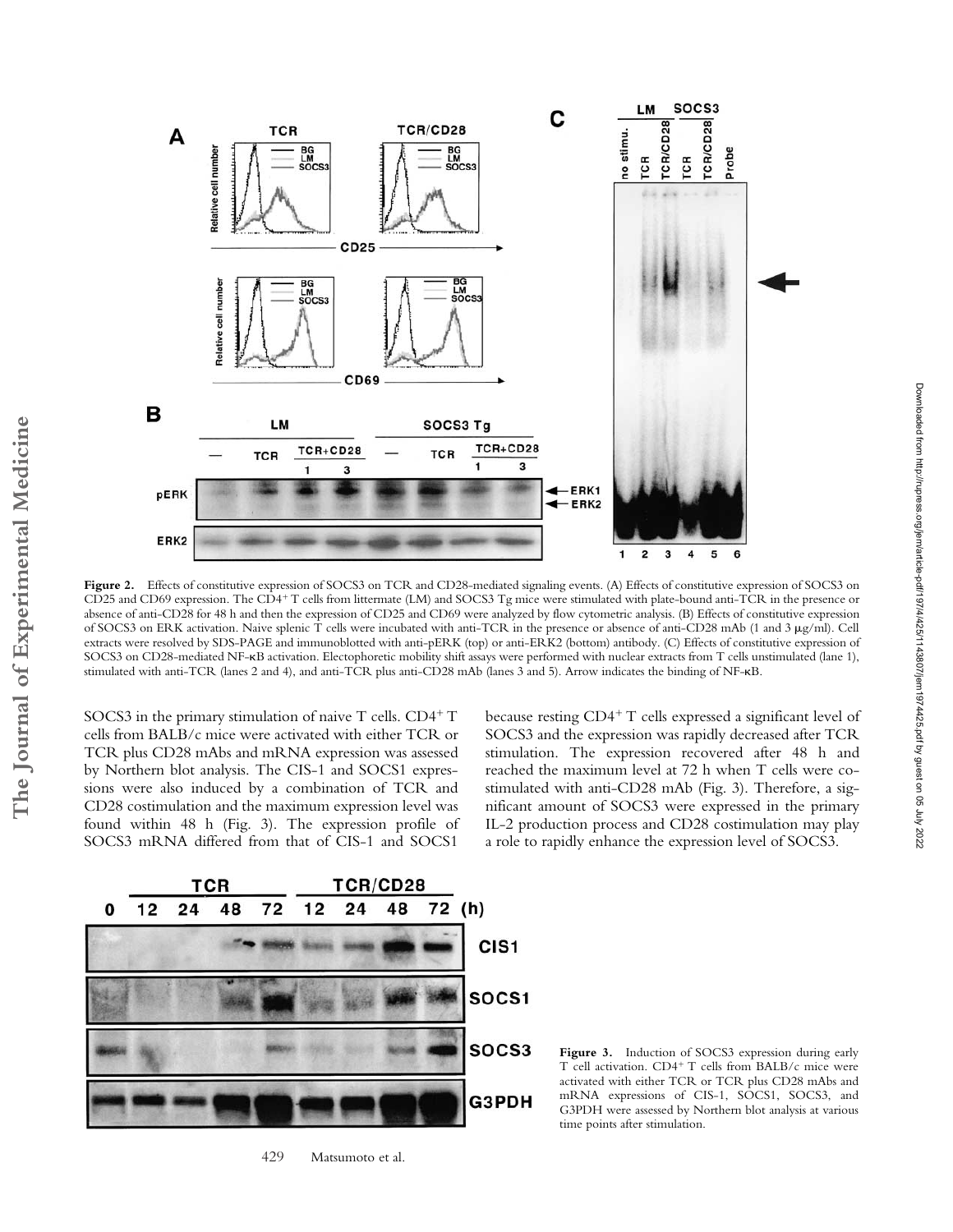*Increased CD28-mediated IL-2 Production in SOCS3 Heterologous Mice.* In forced expression studies using Tg approaches it is difficult to fully interpret the physiological relevance of SOCS3. Thus, we next assess the CD28 mediated IL-2 production in SOCS3 heterologous mice. Naive CD4<sup>+</sup> T cells did not exhibit detectable protein expression of endogenous SOCS3 and the protein expression only appeared after stimulation with anti-TCR and CD28 mAb. The protein expression levels in activated T cells from SOCS3<sup>+/-</sup> mice were 5-10 times lower than those in SOCS3<sup>+/+</sup> T cells (Fig. 4 A), but the reduction did not alter T cell development based on cell surface markers (unpublished data). When T cells were stimulated with anti-TCR cross-linking, T cells from SOCS3 heterologous mice produced equivalent amount of IL-2 compared with that of SOCS3<sup>+/+</sup> T cells (Fig. 4 B). In contrast, the CD28mediated enhancement of IL-2 production was markedly

 $SOCS3$  +/+  $SOCS3 +/-$ **WB** A  $\overline{c}$ 3 3 2 SOCS3 17.37 12.43 10.50 1.82  $3.34$  $1.25$ STAT<sub>6</sub> 41.05 38.50 37.70 39.93 32.95 36.61 SOCS3 STAT6 18 45 16 40 **Relative of Density**  $14$  $12$ 10 8 6 5  $\mathbf 0$  $\mathbf 0$  $+/+$  $+/ +/ ^{+/+}$ 15  $\Box$  SOCS3+/+ 2.000  $\blacksquare$  SOCS3+/-1,500 10 1,000<br>1-2(1,000<br>1- $L-2(U/m)$ 5 500

 $\mathbf{0}$ 

1

augmented in T cells from SOCS3<sup>+/-</sup> mice (Fig. 4 B). The IL-2 production levels in SOCS3<sup>+/-</sup> T cells were consistently twofold higher than those of  $SOCS3^{+/+}$  T cells. These results clearly indicated that the decreased expression level of SOCS3 enhanced CD28-mediated IL-2 production ability in primary T cell activation.

*SOCS3 Inhibited CD28-mediated IL-2 Promoter Activation.* We further examined the molecular basis of the negative regulation of CD28 costimulation by SOCS3. To minimize the effect of endogenous CD28 molecules, mouse CD28 molecule was transfected into Jurkat cells. WT or mutated SOCS3 (R71E and F25A) was further cotransfected with the IL-2 promoter luciferase reporter gene, which contains CD28RE sequence. R71E is a substitution mutant at the SH2 domain whereas F25A contains a point mutation at the KIR. Both cannot inhibit IL-2– induced STAT5 activation (18 and unpublished data). The

Figure 4. (A) SOCS3 protein expression in activated T cells from SOCS3<sup>+/+</sup> and SOCS3<sup>+/-</sup> mice. T cells from three SOCS3<sup>+/+</sup> and SOCS3<sup>+/-</sup> mice with C57BL/6 background was stimulated with anti-TCR and anti-CD28 mAb for 48 h. SOCS3 and STAT6 protein expression was analyzed by Western blotting using specific antibody. STAT6 expression is represented as an internal control. The mean  $\pm$  SD of optimal densities was obtained from three independent experiments.  $\star$ , P < 0.05 versus  $SOCS3^{+/+}$  mice. (B) T cells from three  $SOCS3^{+/+}$  and SOCS3- mice with C57BL/6 background was stimulated with anti-TCR in the presence or absence of anti-CD28 mAb. Three different concentration of the culture supernatant of anti-CD28 mAb (1–10%) were added. The culture supernatants of the stimulated T cells were harvested at 48 h and IL-2 concentration was measured by ELISA. The mean  $\pm$  SD shown was obtained from three mice.



10

3

anti-CD28 mAb(%)



 $\bf{0}$ 

anti-TCR

**The Journal of Experimental Medicine**

The Journal of Experimental Medicine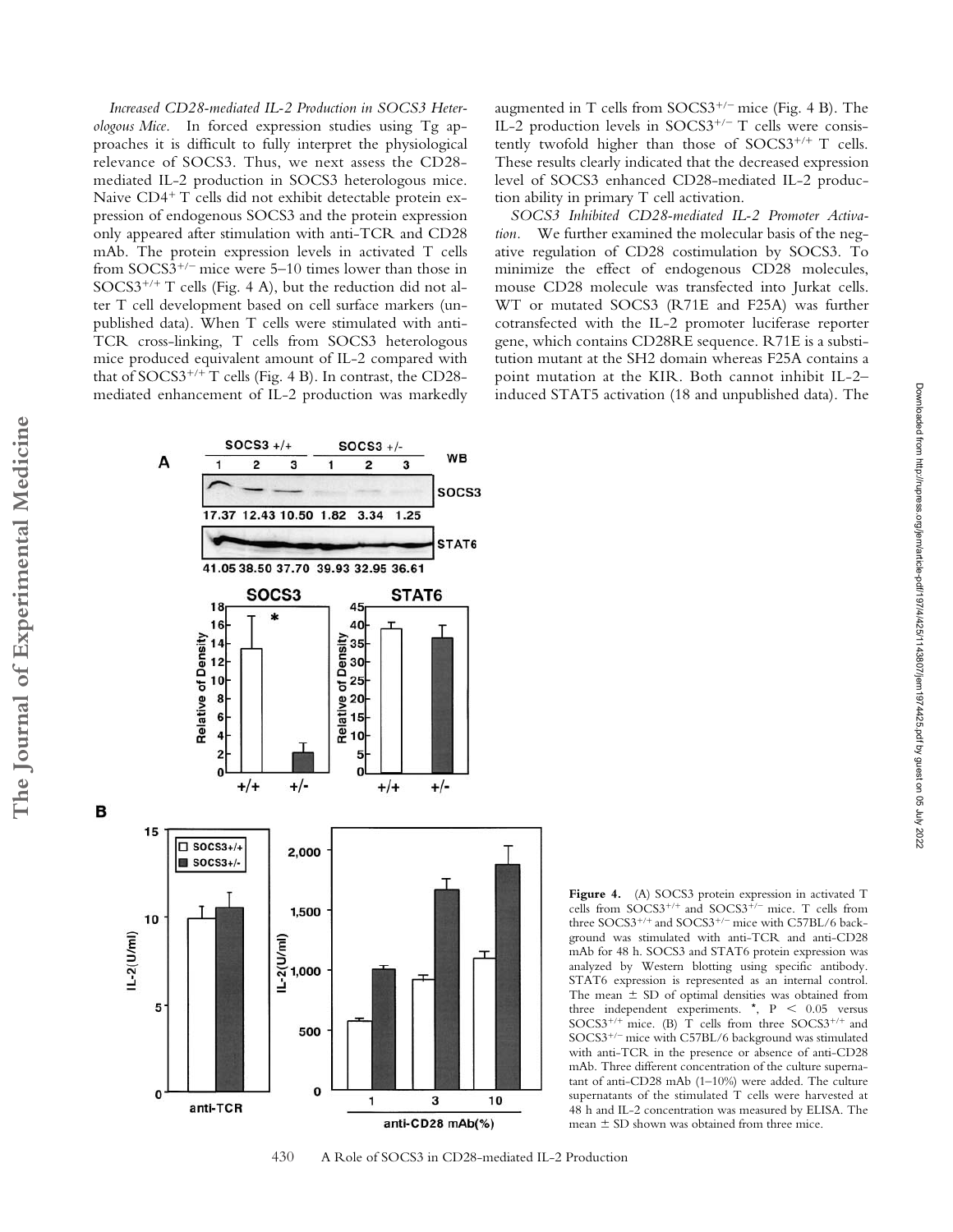Jurkat cells expressing mouse CD28 were stimulated with either anti–human CD3 plus anti–mouse CD28 mAb, PMA plus anti–mouse CD28 mAb, or PMA plus ionomycin. The overexpression of WT and F25A mutant inhibited CD28-mediated IL-2 promoter activation (Fig. 5, left and middle) but did not affect the CD28-independent IL-2 promoter activation using a combination of PMA and ionomycin (Fig. 5, right). On the other hand, the mutation at SH2 region (R71E) exhibited no inhibition for the IL-2 promoter (Fig. 5, middle). These results suggested that the SH2 domain is responsible for the inhibition of CD28 mediated IL-2 promoter activation and that SOCS3 possibly acts on CD28 costimulation through its SH2 domain.

*Binding of SOCS3 to Tyrosine-phosphorylated CD28 Through Its SH2 Domain.* Previous reports have clearly demonstrated that the inhibitory function of SOCS3 is based on the interaction with the tyrosine-phosphorylated JAK and/or the cytokine receptor (13, 18). Thus, we examined whether tyrosine phosphorylation of CD28 is critical for the interaction between CD28 and SOCS3. GST or GST fused to CD28 cytoplasmic domain (GST-CD28) were bacterially tyrosine phosphorylated and incubated with the cell extract from 293 cells expressing myc-tagged SOCS3. GST-CD28 proteins were precipitated by glutathione-Sepharose beads and coprecipitation of SOCS3 was assessed by blotting with anti-myc mAb. As shown in Fig. 6 A, SOCS3 specifically coprecipitated with the tyrosine-phosphorylated CD28 but not unphosphorylated CD28. To further determine the binding motif on SOCS3, CD28 was coexpressed in 293 cells with either WT or mutant SOCS3 and the association of SOCS3 was examined by precipitation with anti-CD28 mAb. WT and F25A were coprecipitated with the tyrosine-phosphorylated CD28 whereas R71E, an SH2 mutant, was not precipitated with CD28 (Fig. 6 B). To confirm this association in T cells from SOCS3 Tg mice, thymocyte extracts were immunoprecipitated with anti-CD28 mAb after activation

with anti-TCR and CD28 mAbs. In this experiment, F25A Tg mice were used to eliminate the alternative effect of inhibitory function for the cytokine signal. Consistently, T cells from F25A Tg mice showed an inducible association with CD28 when T cells were stimulated with anti-TCR plus CD28 mAb (Fig. 6 C), demonstrating that SH2 domain but not KIR on SOCS3 is critical for the association with the tyrosine-phosphorylated CD28.

*Redundant Binding of SOCS3 to Tyrosine-phosphorylated CD28.* It has been well documented that the tyrosine residue within the YMNM motif of the cytoplasmic region of CD28 is a target site for PI3-K and Grb2, which transduce signals downstream (24–28). We notice that the SOCS3 SH2 domain shows a sequence similarity to the PI3-K SH2 domain (unpublished data). Thus, it is reasonable to speculate that the expressed SOCS3 specifically binds to the YMNM motif on CD28 and inhibits the association of PI3-K to the phosphorylated CD28. To study this possibility, we attempt to compare the association of PI3-K to the phosphorylated CD28 between T cells from the littermate and Tg mice. Thymocytes from F25A Tg mice clearly revealed the reduction of PI3-K association to CD28 when cells were stimulated with the combination of anti-TCR and CD28 mAb (Fig. 6 C), suggesting that the forced expression of SOCS3 inhibited the association of PI3-K with CD28 in thymocytes. However, this inhibition was only observed in Tg-derived thymocytes but not in spleen T cells because the expression level of transgene in thymocytes was 10 times higher than that in spleen T cells (unpublished data).

We further studied whether SOCS3 specifically recognize the tyrosine residue (Y189) in the YMNM motif on CD28. Thus, a series of mutant CD28 were generated by either substitution at each tyrosine residue or deletion and were expressed in 293 cells with SOCS3 (Fig. 6 D). The tyrosine residue at 189 has been shown to be critical for the association with PI3-K and Grb family molecules (24). In-



431 Matsumoto et al.

**Figure 5.** Inhibition of CD28 mediated IL-2 promoter activation by SOCS3. The IL-2 promoter (10  $\mu$ g) and SOCS3 (5  $\mu$ g) constructs were cotransfected into Jurkat cells and then cultured for 24 h. After transfection, cells were stimulated with anti-CD3 plus anti-CD28 mAb (top left), PMA plus anti-CD28 mAb (top middle), or PMA plus ionomycin (top right). WT, KIR mutant, and SH2 mutant of SOCS3 were represented as WT, F25A, and R71E, respectively. Protein expression of transfected WT and mutant SOCS3 was indicated by Western blotting with anti-Myc mAb (bottom columns). The data represents mean value of fold induction against the relative light unit of unstimulated Jurkat cells. The mean SD was obtained from three independent experiments.

**The Journal of Experimental Medicine**

The Journal of Experimental Medicine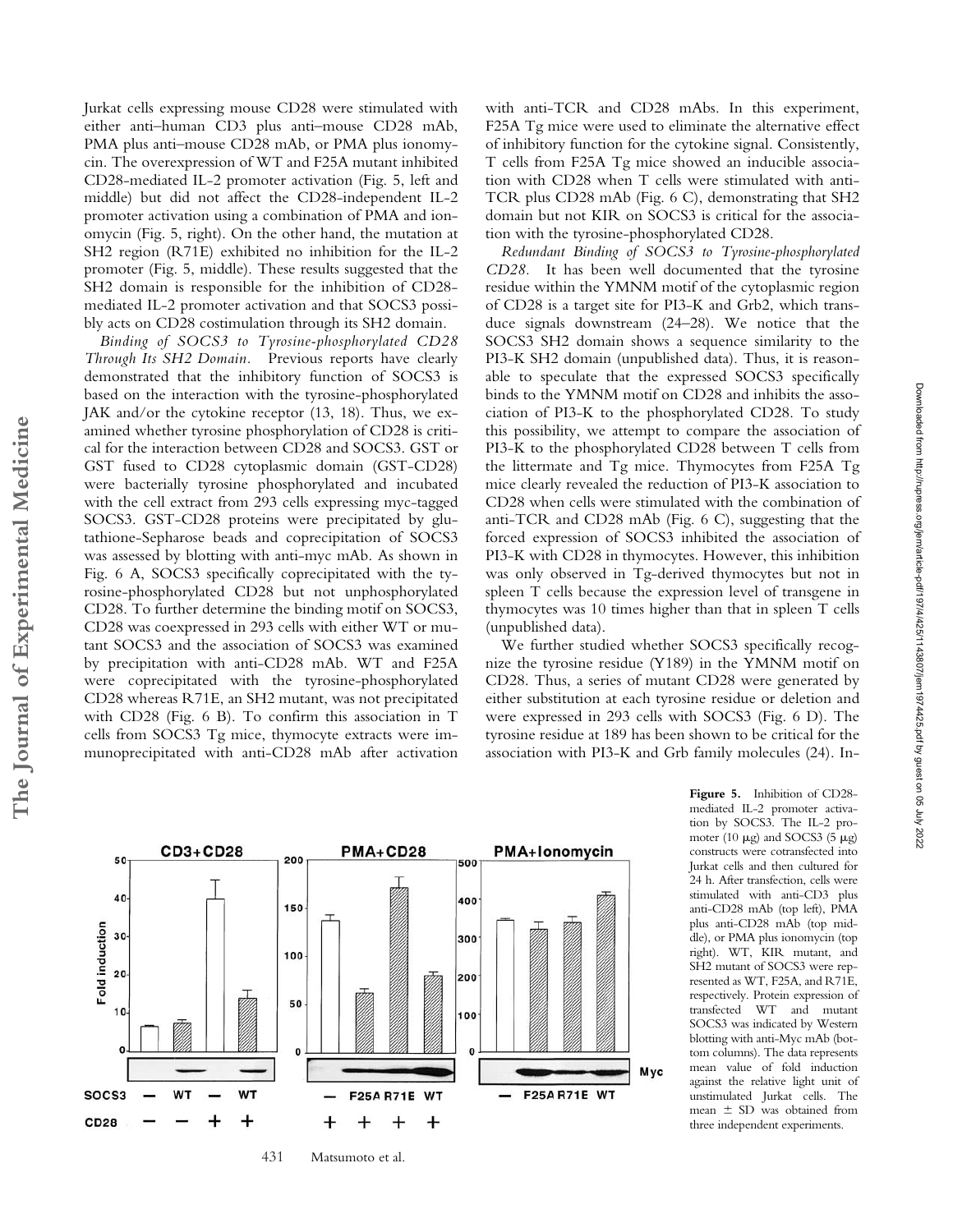

Figure 6. Binding SOCS3 to the phosphorylated CD28 molecule through the SH2 domain. (A) Binding specificity of SOCS3. Myc-SOCS3 was transiently expressed in HEK293 cells. The cell lysate was mixed with either GST-CD28 or GST-CTLA4 and the bound myc-SOCS3 was estimated by immunoblotting with anti-myc. Purified GST protein was detected by Coomassie Brilliant Blue stain. (B) Binding domain on SOCS3 to CD28. HEK293 cells cotransfected with the CD28 plasmid and either SOCS3, F25A, or R71E expression constructs. After 24 h, 293 cells were incubated with (lanes 2, 4, and 6) or without (lanes 1, 3, and 5) pervanadate for 5 min. Cell extracts (1 mg) were immunoprecipitated by anti-CD28 antibody and immunoblotted with anti-myc or anti-CD28 antibodies. (C) Association of SOCS3 with CD28-reduced PI3-K binding. Thymocytes (108 cells) from littermate (LM; lanes 1 and 2) and F25A Tg (lanes 3 and 4) mice were stimulated with anti-TCR and anti-CD28 mAb for 2 min (lanes 2 and 4). The cell lysate was immunoprecipitated with anti-CD28 mAb and the association of PI3-K and SOCS3 was visualized by immunoblotting with either anti–PI3-K or antimyc antibody. (D) Redundant association of SOCS3 with CD28. HEK293 cells cotransfected with WT SOCS3 and WT (lanes 1, 2, 3, and 7), YF mutants (lanes 4, 5, 8, 9, 10, and 11), or deletion mutant (lane 12) of CD28. After 24 h, 293 cells were incubated with (lanes 3, 5, and 6–12) or without (lanes 1, 2, and 4) pervanadate for 5 min. The immunoprecipitates with anti-CD28 antibody were immunoblotted with anti-myc or anti-CD28 antibodies.

deed, the substitution mutant, Y189F, abrogated binding to both PI3K or Grb2 and CD28-induced signaling was assessed by IL-2 production (unpublished data). However, when SOCS3 was transfected with 293 cells with either WT or Y189F CD28, SOCS3 was immunoprecipitated with WT CD28 as well as YF189 mutant (Fig. 6 D, lane 5). Unexpectedly, the association between CD28 and SOCS3 was not canceled in either of four substitution mutants (YF189, 204, 207, and 216) as well as the deletion of the YMNM motif of CD28 (Fig. 6 D, right). These result indicated that the association between CD28 and SOCS3 was dependent on the SH2 domain of SOCS3 and the tyrosine phosphorylation of CD28, however, multiple tyrosine phosphorylation sites of CD28 could interact with SOCS3. Nevertheless, the binding of SOCS3 protein to CD28 inhibited the association of PI3-K to tyrosine-phosphorylated CD28

As shown in Fig. 6 C, SOCS3 inhibited the association of PI3-K with CD28 when high amounts of SOCS3 protein were expressed. However, it is very difficult to conclude that the inhibition of the PI3-K association contributed to the SOCS3-mediated inhibition of CD28 costimulation in physiological conditions. Therefore, we next compared the association of PI3-K with the phosphorylated CD28 between DO11.10-derived Th1 and

Th2 cells on the basis of our previous finding that SOCS3 protein was exclusively expressed in Th2 but not Th1 cells (Fig. 7 A; references 36 and 37). PI3-K was coprecipitated with CD28 in Th1 cells after stimulation with anti-CD28 mAb. However, Th2 cells show a weak association between CD28 and PI3K even though the expression levels of CD28 and PI3K were indistinguishable between Th1 and Th2 cells (Fig. 7 A). These data suggest that inhibition of the association between CD28 and PI3-K by SOCS3 protein may occur at physiological levels. Furthermore, the CD28 dependency in cytokine production was different between Th1 and Th2 cells (Fig. 7 B). Th1 cytokines, such as IL-2 and IFN- $\gamma$ , showed a greater fold induction mediated by CD28 costimulation than those of Th2 cytokines, IL-4 and IL-5 (Fig. 7 B). These results indicated that compared with Th1 cells, the effect of CD28 costimulation on cytokine production is decreased in Th2 cells that exclusively express SOCS3 protein.

*Induction of SOCS3 Expression Reduced CD28-mediated IL-2 Production at Primary T Cell Activation.* We have recently reported that SOCS3 was strongly and specifically expressed in the presence of IL-4 in naive T cells (unpublished data). Thus, we compared primary IL-2 production controlled by CD28 costimulation between the mice in the presence and absence of IL-4 receptor signaling. T cells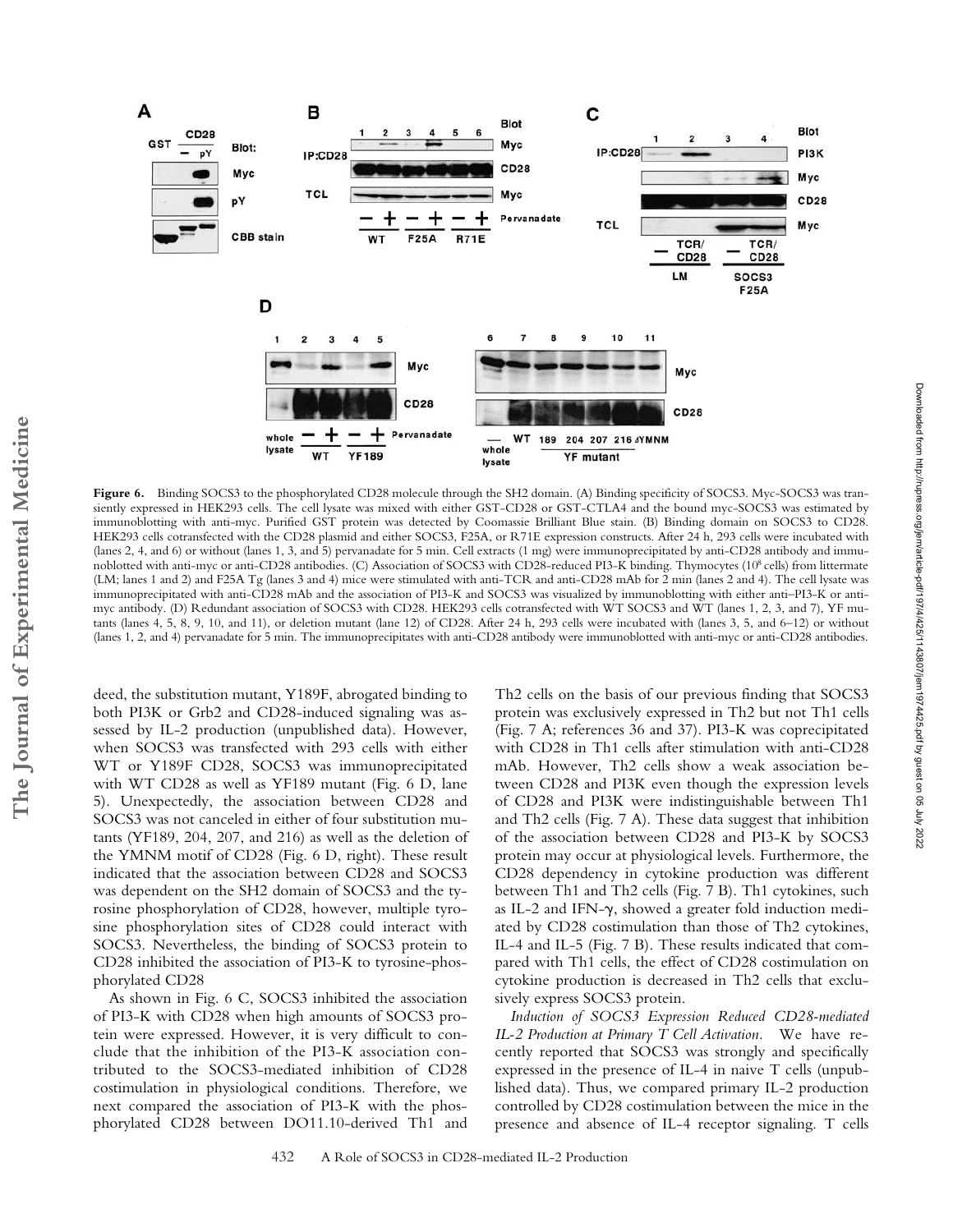

Figure 7. Expression of SOCS3 in Th2 cells impaired the association of PI3-K with CD28. (A) DO11.10 CD4<sup>+</sup> T cells with BALB/c background were stimulated with OVA peptide under either Th1 or Th2 polarizing conditions. Protein expression of PI3-K, CD28, SOCS3, and STAT6 was analyzed 7 d after OVA stimulation (left). These Th1 and Th2 cells were stimulated with soluble anti-CD28 mAb (20  $\mu$ g/ml) for 10 min and the cell extracts were precipitated with anti-CD28 mAb. The association of PI3-K was assessed by Western blot analysis with anti–PI3-K antibody (right). The same experiment was performed three times with the same result. (B) DO11.10-derived Th1 and Th2 cells were stimulated with immobilized anti-TCR mAb  $(10 \mu g/ml)$  in the presence or absence of anti-CD28 mAb (10% culture supernatant) and cytokine productions were measured. CD28-mediated cytokine productions are represented as fold induction versus the anti-TCR mAb-mediated cytokine production.

from DO11.10 and DO11.10 IL-4R<sup>-/-</sup> mice on BALB/c background were stimulated with OVA peptide in the presence of APCs and expression levels of IL-2 and SOCS3 were assessed after 48 h. The induction of SOCS3 expression was minimized in DO11.10 IL-4R $^{-/-}$  T cells (Fig. 8) A). However, DO11.10 IL-4R<sup>-/-</sup> T cells stimulated with BALB/c APCs produced twice as much IL-2 compared with that of DO11.10 T cells from IL-4R WT mice (Fig. 8 A). These data indicate that the effect of SOCS3 on IL-2 production was not only observed in anti-CD3 and CD28 antibody stimulation but also in the response to natural antigen and costimulators.

A similar relationship was observed between BALB/c and B10.D2 strains of mice that have a distinct ability in IL-4 production at primary T cell activation (38, 39). Naive CD4<sup>+</sup> T cells from BALB/c mice secreted 10 times more IL-4 than that of B10.D2 mice (Fig. 8 B). Consistent

with the differential IL-4 production, the activated BALB/c T cells but not B10.D2 T cells showed clear SOCS3 expression. BALB/c T cells in which SOCS3 expression was induced by IL-4 had half the IL-2 production observed in B10.D2 T cells in response to CD3 and CD28 (Fig. 8 B). These results indicated that the IL-4–induced SOCS3 expression during primary T cell activation inhibited the IL-2 production after CD28 costimulation.

## **Discussion**

Members of the SOCS family were discovered as negative regulators of cytokine signaling capable of inhibiting the JAK-STAT pathway (8–10, 40). Much evidence has indicated that SOCS3 can bind JAK tyrosine kinases and inhibit the JAK-STAT signaling activated by various cytokines including leukemia inhibitory factor, IL-2, IL-6, erythropoietin, and prolactin (7). This study describes that when SOCS3 is expressed in T cells, CD28-mediated IL-2 production is inhibited. The inhibitory action was distinct from that for cytokine signaling in which both the KIR and SH2 domain were indispensable whereas the SH2 domain was sufficient for the inhibition of CD28 costimulation. The expressed SOCS3 in early T cell activation may have an alternative role in prohibiting excessive T cell activation mediated by CD28 costimulation.

The sequence of SH2 domain on SOCS3 showed similarity to the PI3-K SH2 domain, suggesting the possibility that SOCS3 may share similar binding specificity with PI3-K. Therefore, we speculated a role of SOCS3 in the CD28 signaling pathway and thus studied CD28-mediated IL-2 production using Tg mice constitutively expressing SOCS3 protein and SOCS3<sup>+/-</sup> mice. Because SOCS3 expression levels were regulated by IL-4, we studied the relationship between SOCS3 expression and CD28-mediated IL-2 production in the conditions in which either the IL-4 signal or IL-4 was restricted (Fig. 8). The reduction of CD28-mediated IL-2 production was consistently observed along with the increased expression level of SOCS3 in all the systems examined in this study. These results clearly indicated that SOCS3 has an alternative function as a negative regulator for the CD28-mediated IL-2 production in primary T cell activation. SOCS3 mRNA was constitutively expressed in naive CD4 T cells and the expression was rapidly down-regulated by TCR cross-linking. However, the presence of CD28 costimulation could overcome SOCS3 expression within the first 48 h, suggesting that SOCS3 induced during early T cell activation may account for negatively controlling the excessive progression of CD28-mediated IL-2 production.

SOCS3 not only play a role during primary T cell activation but may also be important in committed Th cells. It has been recently reported that Th2 cells exclusively expressed SOCS3 protein (Fig. 6; references 36 and 37). The differential expression of SOCS3 strongly correlated with the dependency for CD28 costimulation during cytokine production from DO11.10 Tg-derived Th1 and Th2 cells. Th1 cytokines, such as IL-2 and IFN- $\gamma$ , showed prominent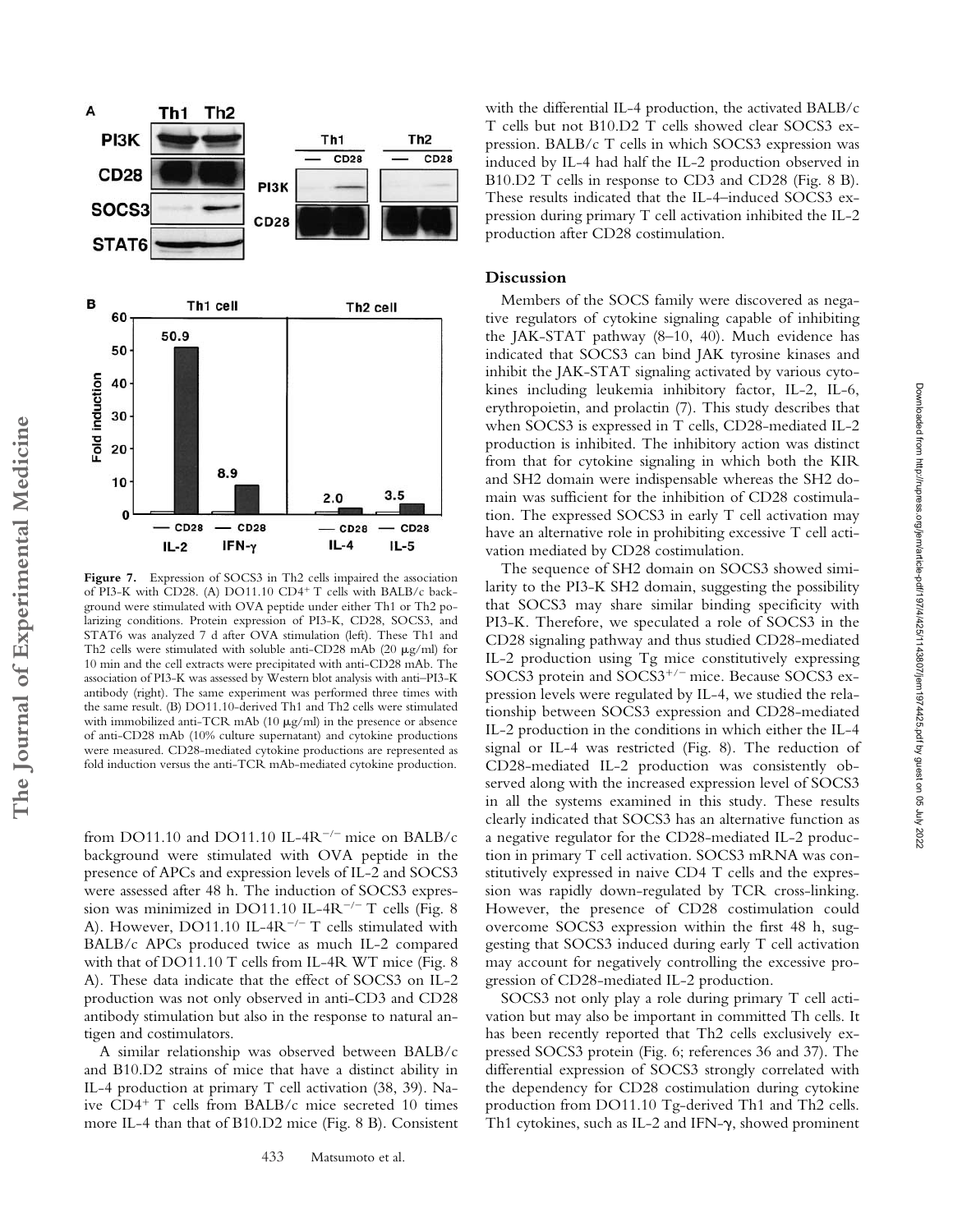

**Figure 8.** IL-4–induced SOCS3 expression negatively regulated CD28-mediated IL-2 production. (A) CD4<sup>+</sup> T cells were prepared from DO11.10 or DO11.10 IL-4R–deficient mice with BALB/c background and stimulated with OVA peptide in the presence of BALB/c APC and IL-4 for 48 h. SOCS3 and<br>G3PDH mRNA expression mRNA expression (bottom) and IL-2 production (top) were analyzed. The same experiment was performed three times with the same result. (B) CD4- T cells were prepared from BALB/c and B10.D2 strains of mouse. The cells were stimulated with anti-TCR and anti-CD28 mAb in unskewed condition for 48 h. SOCS3 and G3PDH mRNA expression and IL-2 and IL-4 production were analyzed. The mean  $\pm$  SD in IL-2 and IL-4 production shown was obtained from three mice.

CD28-mediated enhancement whereas a large amount of the Th2 cytokines, IL-4 and IL-5, were capable of secreting with TCR cross-linking, and the dependency for CD28 costimulation was less than that of the Th1 cytokines (Fig. 7 B). These results were consistent with the observation that the presence of SOCS3 attenuated CD28 mediated IL-2 production in early T cell activation. Interestingly, Th2 cells exhibited very low association of PI3-K with CD28 when cells were activated with anti-CD28 mAb. Despite this, Th1 cells showed a clear association between PI3-K and CD28 (Fig. 7 A), suggesting that SOCS3 inhibits CD28-dependent signaling through the reduction of the association of PI3-K with CD28.

Our biochemical characterization and in vitro mutational analysis have demonstrated that the mechanism of an SOCS3 inhibition of the CD28 costimulation is distinct from the inhibition of cytokine signaling as in the latter interactions at both the SH2 domain and KIR on SOCS3 are required. Our data show that the SH2 domain is sufficient with SOCS3 interaction with the phosphorylated CD28 (Fig. 6). Previous reports have provided substantial evidence that the tyrosine residues within the CD28 YMNM motif are critical for binding Grb2 and the PI3-K p85 subunit by which the CD28-mediated signal is transduced downstream (24–28). Therefore, we speculated that the YMNM motif on the cytoplasmic region of CD28 would be a target site for SOCS3 binding. The low association of PI3-K with CD28 that we observed in SOCS3 Tg-derived thymocytes (Fig. 6 C) and Th2 cells (Fig. 7 A) supports our speculation. However, SOCS3 can redundantly bind to all four phosphorylated tyrosine residues on CD28 (Fig. 6 D), indicating that the YMNM motif is not a specific target of SOCS3. Therefore, although the reciprocal interaction of

CD28 with PI3-K and SOCS3 partly involves the inhibitory function for CD28-mediated IL-2 production, it remains a possibility that a different mechanism was responsible for the inhibition of CD28 costimulation by SOCS3. Additional investigation is necessary to elucidate the inhibitory mechanisms of CD28-mediated responses by SOCS3.

The activation and subsequent proliferation of peripheral T cells requires the engagement of the TCR. The members of the SOCS family have been well documented as negative regulators of cytokine signaling via inhibition of the JAK-STAT pathway. However, there has been little evidence that they have broader functions across T cell and cytokine receptor signaling pathways. A recent report has described that CIS-1 play a role in enhancing mitogenactivated protein kinase activation initiated by TCR stimulation. The CIS-1–increased MAP kinase was elucidated with a direct interaction of CIS-1 and protein kinase  $C\theta$ (41). In biochemical characterization, SOCS3 has been shown to associate with T cell–specific tyrosine kinase p56lck in in vitro binding assays (8). Recently, it has been reported that SOCS3 can associate with a catalytic subunit of calcineurin, resulting in the inhibition of calcineurindependent NF-ATp activation (33). However, either enhanced or reduced expression of SOCS3 did not have marked effects on T cell development nor TCR-mediated IL-2 production (Fig. 1). Consistently, SOCS3-deficient mice that the T cells reconstituted in JAK3-deficient mice with SOCS3-deficient fetal liver cells showed no alteration in T cell development nor the IL-2–induced proliferative response (22). T cells from SOCS3 Tg and heterologous mouse exhibit reciprocal alteration of the CD28-mediated IL-2 production in primary T cell activation. Similarly, T cells from CD28-deficient mice impaired in the primary T

Downloaded from http://rupress.org/jem/article-pdf/197/4/425/1143807/jem1974425.pdf by guest on 05 July 2022

Downloaded from http://rupress.org/jem/article-pdf/197/4/425/1143807/jem1974425.pdf by guest on 05 July 2022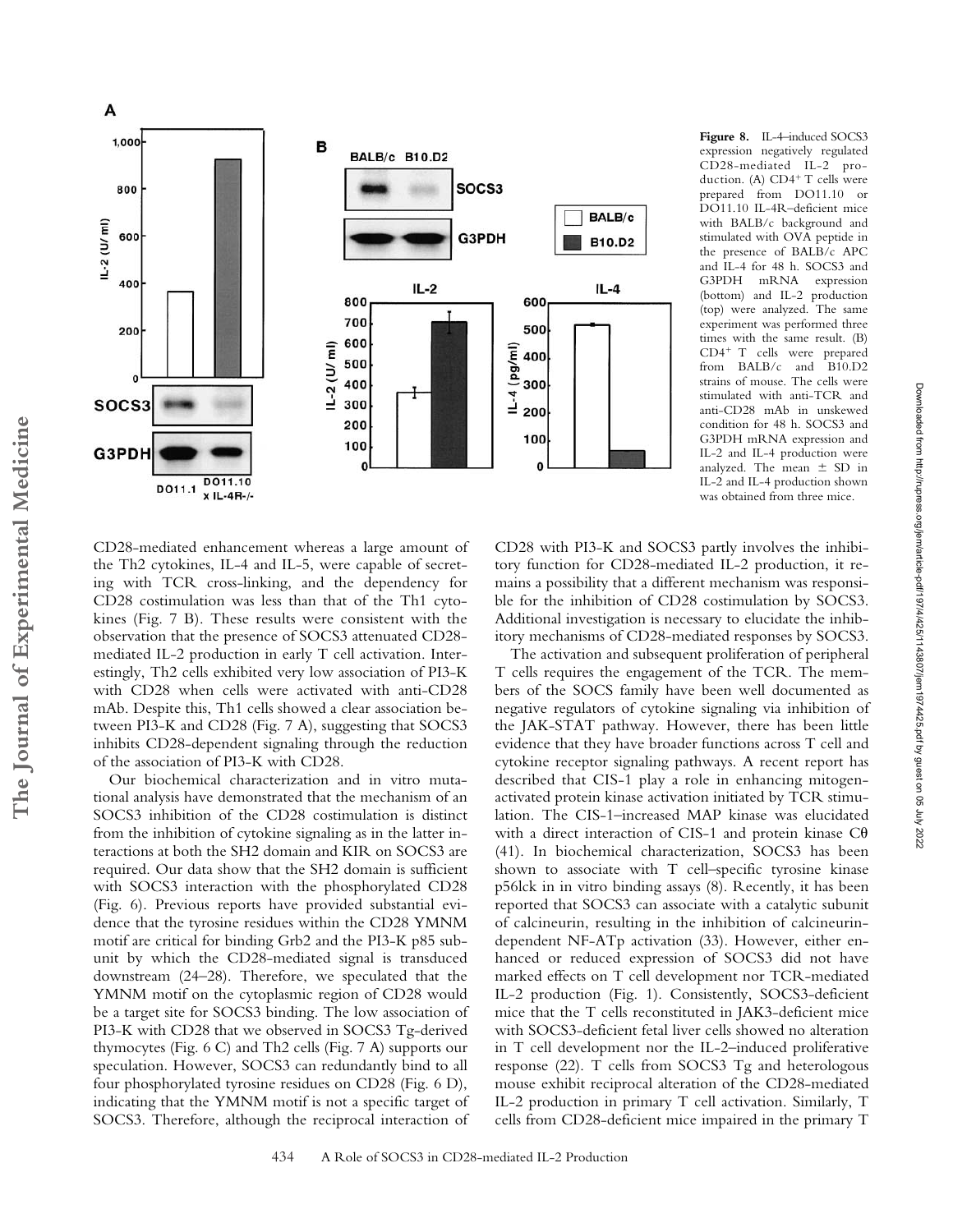cell activation mediated by the B7–CD28 interaction but not T cell development nor TCR-mediated IL-2 production (42). Thus, it is reasonable to speculate that a functional target in TCR-related signaling is the CD28-mediated signaling. The rapidly induced SOCS3 during the early T cell activation may play an important role to negatively regulate the excessive primary IL-2 production induced by CD28 costimulation.

Akira Matsumoto and You-ichi Seki are research fellows of the Japan Society for the Promotion of Science. This work was supported by grants-in-aid for Scientific Research from the Ministry of Education, Culture, Sports, Science, and Technology (Japan) and by grants from the Takeda Science Foundation, the Novartis Foundation (Japan), the Mochida Memorial Foundation, the Uehara Memorial Foundation, and the Welfide Medical Research Foundation.

*Submitted: 10 June 2002 Revised: 20 November 2002 Accepted: 18 December 2002*

### **References**

**The Journal of Experimental Medicine**

The Journal of Experimental Medicine

- 1. June, C.H., J.A. Bluestone, L.M. Nadler, and C.B. Thompson. 1994. The B7 and CD28 receptor families. *Immunol. Today.* 15:321–331.
- 2. Sperling, A.I., and J.A. Bluestone. 1996. The complexities of T-cell co-stimulation: CD28 and beyond. *Immunol. Rev.* 153: 155–182.
- 3. Boussiotis, V.A., G.J. Freeman, J.G. Gribben, and L.M. Nadler. 1996. The role of B7-1/B7-2:CD28/CLTA-4 pathways in the prevention of anergy, induction of productive immunity and down-regulation of the immune response. *Immunol. Rev.* 153:5–26.
- 4. Chambers, C.A., M.F. Krummel, B. Boitel, A. Hurwitz, T.J. Sullivan, S. Fournier, D. Cassell, M. Brunner, and J.P. Allison. 1996. The role of CTLA-4 in the regulation and initiation of T-cell responses. *Immunol. Rev.* 153:27–46.
- 5. Thompson, C.B., and J.P. Allison. 1997. The emerging role of CTLA-4 as an immune attenuator. *Immunity.* 7:445–450.
- 6. Powell, J.D., J.A. Ragheb, S. Kitagawa-Sakakida, and R.H. Schwartz. 1998. Molecular regulation of interleukin-2 expression by CD28 co-stimulation and anergy. *Immunol. Rev.* 165:287–300.
- 7. Endo, T.A., M. Masuhara, M. Yokouchi, R. Suzuki, H. Sakamoto, K. Mitsui, A. Matsumoto, S. Tanimura, M. Ohtsubo, H. Misawa, et al. 1997. A new protein containing an SH2 domain that inhibits JAK kinases. *Nature.* 387:921–924.
- 8. Naka, T., M. Narazaki, M. Hirata, T. Matsumoto, S. Minamoto, A. Aono, N. Nishimoto, T. Kajita, T. Taga, K. Yoshizaki, et al. 1997. Structure and function of a new STAT-induced STAT inhibitor. *Nature.* 387:924–929.
- 9. Starr, R., T.A. Willson, E.M. Viney, L.J. Murray, J.R. Rayner, B.J. Jenkins, T.J. Gonda, W.S. Alexander, D. Metcalf, N.A. Nicola, et al. 1997. A family of cytokine-inducible inhibitors of signalling. *Nature.* 387:917–921.
- 10. Yasukawa, H., A. Sasaki, and A. Yoshimura. 2000. Negative regulation of cytokine signaling pathways. *Annu. Rev. Immunol.* 18:143–164.
- 11. Hilton, D.J. 1999. Negative regulators of cytokine signal transduction. *Cell. Mol. Life Sci.* 55:1568–1577.
- 12. Adams, T.E., J.A. Hansen, R. Starr, N.A. Nicola, D.J. Hilton, and N. Billestrup. 1998. Growth hormone preferentially induces the rapid, transient expression of SOCS-3, a novel inhibitor of cytokine receptor signaling. *J. Biol. Chem.* 273: 1285–1287.
- 13. Cohney, S.J., D. Sanden, N.A. Cacalano, A. Yoshimura, A. Mui, T.S. Migone, and J.A. Johnston. 1999. SOCS-3 is tyrosine phosphorylated in response to interleukin-2 and suppresses STAT5 phosphorylation and lymphocyte proliferation. *Mol. Cell. Biol.* 19:4980–4988.
- 14. Bjorbaek, C., J.K. Elmquist, J.D. Frantz, S.E. Shoelson, and J.S. Flier. 1998. Identification of SOCS-3 as a potential mediator of central leptin resistance. *Mol. Cell.* 1:619–625.
- 15. Ito, S., P. Ansari, M. Sakatsume, H. Dickensheets, N. Vazquez, R.P. Donnelly, A.C. Larner, and D.S. Finbloom. 1999. Interleukin-10 inhibits expression of both interferon alpha- and interferon gamma-induced genes by suppressing tyrosine phosphorylation of STAT1. *Blood.* 93:1456–1463.
- 16. Auernhammer, C.J., and S. Melmed. 1999. Interleukin-11 stimulates proopiomelanocortin gene expression and adrenocorticotropin secretion in corticotroph cells: evidence for a redundant cytokine network in the hypothalamo-pituitaryadrenal axis. *Endocrinology.* 140:1559–1566.
- 17. Yasukawa, H., H. Misawa, H. Sakamoto, M. Masuhara, A. Sasaki, T. Wakioka, S. Ohtsuka, T. Imaizumi, T. Matsuda, J.N. Ihle, et al. 1999. The JAK-binding protein JAB inhibits Janus tyrosine kinase activity through binding in the activation loop. *EMBO J.* 18:1309–1320.
- 18. Sasaki, A., H. Yasukawa, A. Suzuki, S. Kamizono, T. Syoda, I. Kinjyo, M. Sasaki, J.A. Johnston, and A. Yoshimura. 1999. Cytokine-inducible SH2 protein-3 (CIS3/SOCS3) inhibits Janus tyrosine kinase by binding through the N-terminal kinase inhibitory region as well as SH2 domain. *Genes Cells.* 4:339–351.
- 19. Schmitz, J., M. Weissenbach, S. Haan, P.C. Heinrich, and F. Schaper. 2000. SOCS3 exerts its inhibitory function on interleukin-6 signal transduction through the SHP2 recruitment site of gp130. *J. Biol. Chem.* 275:12848–12856.
- 20. Nicholson, S.E., D. De Souza, L.J. Fabri, J. Corbin, T.A. Willson, J.G. Zhang, A. Silva, M. Asimakis, A. Farley, A.D. Nash, et al. 2000. Suppressor of cytokine signaling-3 preferentially binds to the SHP-2-binding site on the shared cytokine receptor subunit gp130. *Proc. Natl. Acad. Sci. USA.* 97: 6493–6498.
- 21. Sasaki, A., H. Yasukawa, T. Shouda, T. Kitamura, I. Dikic, and A. Yoshimura. 2000. CIS3/SOCS3 suppresses erythropoietin signaling by binding the EPO receptor and JAK2. *J. Biol. Chem.* 275:29338–29347.
- 22. Marine, J.C., C. McKay, D. Wang, D.J. Topham, E. Parganas, H. Nakajima, H. Pendeville, H. Yasukawa, A. Sasaki, A. Yoshimura, et al. 1999. SOCS3 is essential in the regulation of fetal liver erythropoiesis. *Cell.* 98:617–627.
- 23. Roberts, A.W., L. Robb, S. Rakar, L. Hartley, L. Cluse, N.A. Nicola, D. Metcalf, D.J. Hilton, and W.S. Alexander. 2001. Placental defects and embryonic lethality in mice lacking suppressor of cytokine signaling 3. *Proc. Natl. Acad. Sci. USA.* 98:9324–9329.
- 24. Pages, F., M. Ragueneau, R. Rottapel, A. Truneh, J. Nunes, J. Imbert, and D. Olive. 1994. Binding of phosphatidylinositol-3-OH kinase to CD28 is required for T-cell signalling. *Nature.* 369:327–329.
- 25. Prasad, K.V., Y.C. Cai, M. Raab, B. Duckworth, L. Cantley, S.E. Shoelson, and C.E. Rudd. 1994. T-cell antigen CD28